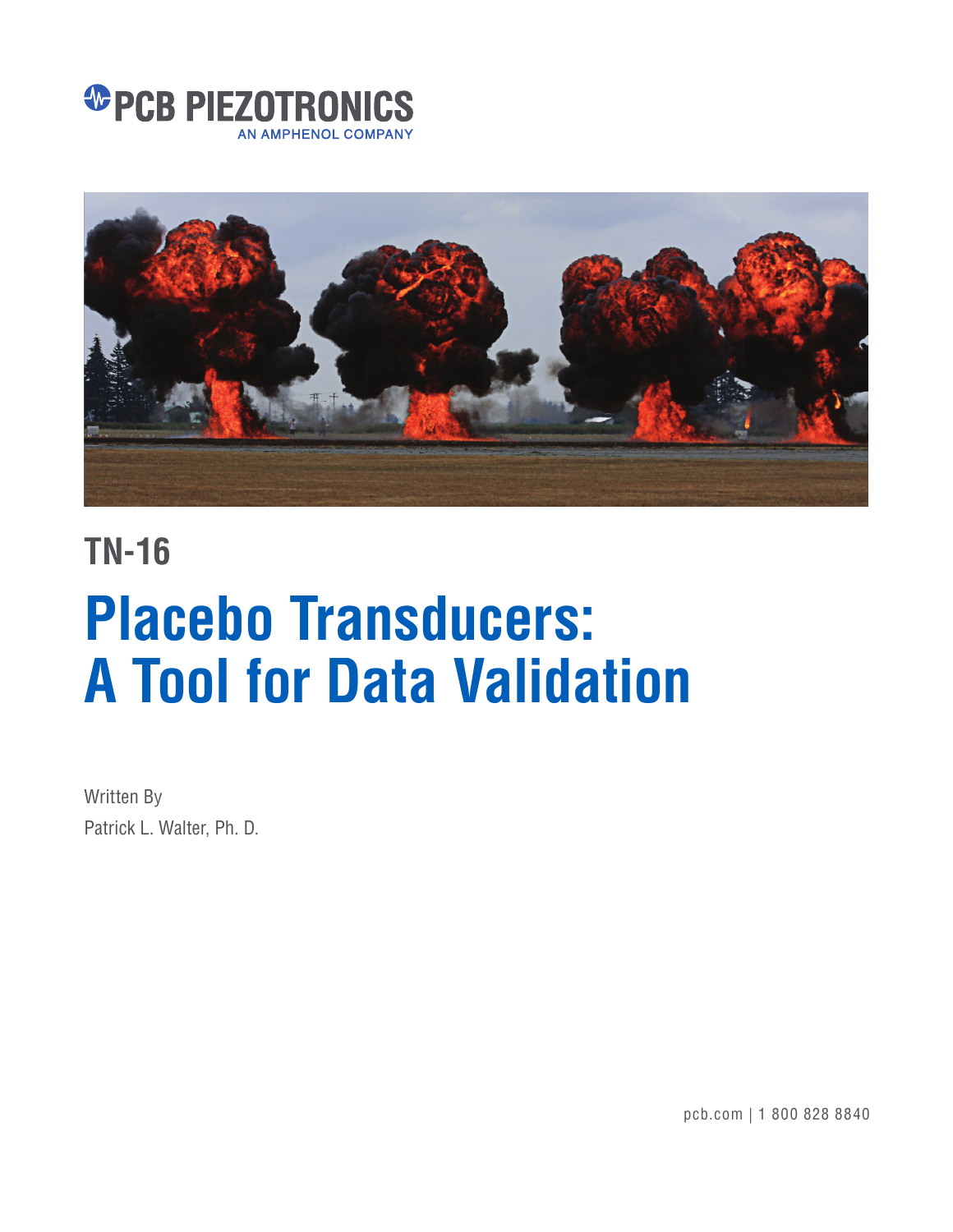### **PLACEBO TRANSDUCERS: A TOOL FOR DATA VALIDATION**

**Patrick L. Walter, Ph. D.**

For any testing in which the environmental operating conditions of a transducer vary with time and/or location, several requirements must be fulfilled before measurement uncertainty analysis is justified. Included among the requirements are good measurement system design practices, such as adequate low- and high-frequency response and data-sampling rates, appropriate anti-aliasing filter selection, proper grounding and shielding, and much more.

In addition to these requirements, data validation must be performed to establish that each transducer responds only to the environmental stimulus for which it is intended. For piezoelectric transducers, "placebo" (IEST-RP-DTE011.1) transducers enable data validation to be accomplished. The referenced IEST standard defines a placebo transducer as 'identical to a "live" unit in every parameter except for mechanical sensitivities.' The placebo transducer should respond only to extraneous "environmental factors." Ideally, its output would be zero. Any signal output from it would indicate that signals from the "live" transducers could be corrupted.

Some examples of test environments where validation should be performed include all flight tests, highly hazardous testing (blast, munitions, etc.), and electrodynamic shaker testing. In the latter example, in addition to acceleration, the shaker produces, as a minimum, temporally and spatially varying magnetic fields.

Every transducer responds to its environment in every way it can. For example, accelerometer specifications include their response to thermal, acoustic, strain, and radiation stimuli, to name a few. While accelerometers must have their response to acoustic pressure specified, pressure transducers must have their response to acceleration specified. Thus, one transducer's desired response becomes another's undesired response.

Transducer manufacturers try to minimize the effect of these undesired responses in the design process, but they can never be completely eliminated. These undesired responses can cause a change in transducer sensitivity or can result in additive, spurious signals at the transducer's output attributable to thermoelectric, electromagnetic, triboelectric and other self-generating noise phenomena. Since the test or instrumentation engineer has the best understanding of the test environment, he/she becomes responsible for data validation. The transducer manufacturer can assist by supplying "placebo" transducers to support this validation process. Let's now investigate how placebo transducers are manufactured.

#### **Measurement Specialist/PCB Piezotronics, Inc. Engineering Faculty/Texas Christian University Depew, NY 14043 Fort Worth, TX 76129**

Figure 1 shows a boule of quartz from which piezoelectric elements are cut to be integrated into the manufacture of force, pressure, and acceleration transducers. This boule possesses different piezoelectric properties for cuts in different directions, as illustrated by Equation set (1) below. While details of the system of equations aren't important for this discussion, note the third equation in the set shows there is one direction (z-axis) that produces no piezoelectric output. Cuts along this axis provide the quartz for placebo transducers.

$$
P_{XX} = d_{11} \sigma xx - d_{11} \sigma yy + 0 \sigma_{ZZ} + d_{14} \tau_{yz} + 0 \tau_{zx} + 0 \tau_{xy}
$$
  
\n
$$
P_{yy} = 0 \sigma_{XX} + 0 \sigma_{yy} + 0 \sigma_{ZZ} + 0 \tau_{yz} - d_{14} \tau_{zx} - 2d_{11} \tau_{xy}
$$
  
\n
$$
P_{ZZ} = 0 \sigma_{XX} + 0 \sigma_{yy} + 0 \sigma_{ZZ} + 0 \tau_{yz} + 0 \tau_{zx} + 0 \tau_{xy}
$$
  
\n(1)

As opposed to piezoelectric transducers for pressure and force, which almost exclusively use quartz, many accelerometers use ceramic-based materials for their sensing elements. These ceramics result from complex manufacturing processes. The commonality of the processes is this: In order to behave in a piezoelectric manner, the ceramics have to have a high poling voltage placed across their electrodes at a high temperature during the final stages of their manufacture (as illustrated in Figure 2). If this poling is intentionally skipped, an inert sensing element is produced, and it can be used in a placebo transducer. Neither the z-cut quartz, nor unpoled ceramic placebo transducers, can produce a piezoelectric output. However, they do respond the same as a "live" transducer to the undesired environmental factors described previously.



Finally, let's look at a couple of examples of the successful implementation of placebo transducers. Figure 3a and 3b, respectively, show the response of a placebo and an adjacent live transducer on an explosively loaded building. Both accelerometers are of the integral electronics (IEPE or ICP®) type. There is nothing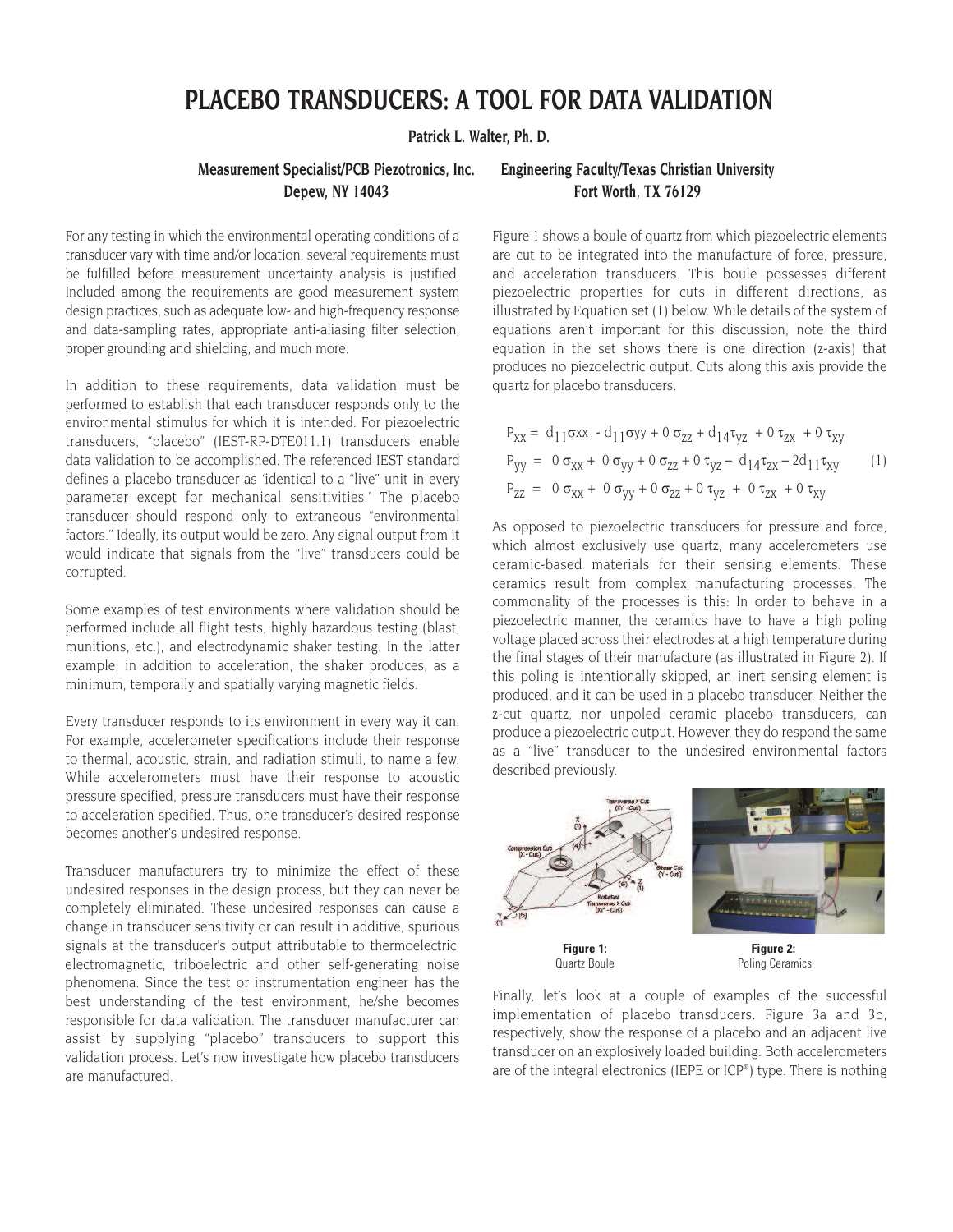about the highly complex signal of 3b (from the live transducer) that imparts confidence in the data. However, the zero-output from the placebo transducer in Figure 3a, even with its vertical scale expanded by a factor of 8 with respect to that of Figure 3b, builds confidence that the active or live transducer is properly responding to acceleration.



Figures 4a and 4b further illustrate the value of integrating placebo transducers into a test. The uppermost three of the four records in each figure are from live accelerometers, and the bottom record from a placebo accelerometer. Each set of four accelerometers was assigned to a specific telemetry transmitter, the frequencies of which are shown, and the data recorded during a weapons test were subsequently noted to be anomalous. After the test, the set of accelerometers on the 239.4 MHz transmitter was removed from the system, mounted to a metal plate, and impacted with results shown below. The live accelerometers recorded data, as did the placebo! Not only that, but signals were emitted from all the accelerometers (live as well as placebo) on the 248.6 MHz channel, even though those accelerometers were not impacted. A ground loop was found to be the culprit, and bad data were not accepted as good. Design corrections to the measurement system were subsequently performed.



While the above examples have focused on acceleration data, as noted previously, placebo transducers are equally useful in dynamic testing, irrespective of whether force, pressure<sup>1</sup>, or acceleration measurements are required. Their routine use should be encouraged.

Reference:

1. Walter, Patrick L., "Air-Blast and the Science of Dynamic Pressure Measurements", Sound and Vibration, pp 10-16, December 2004.